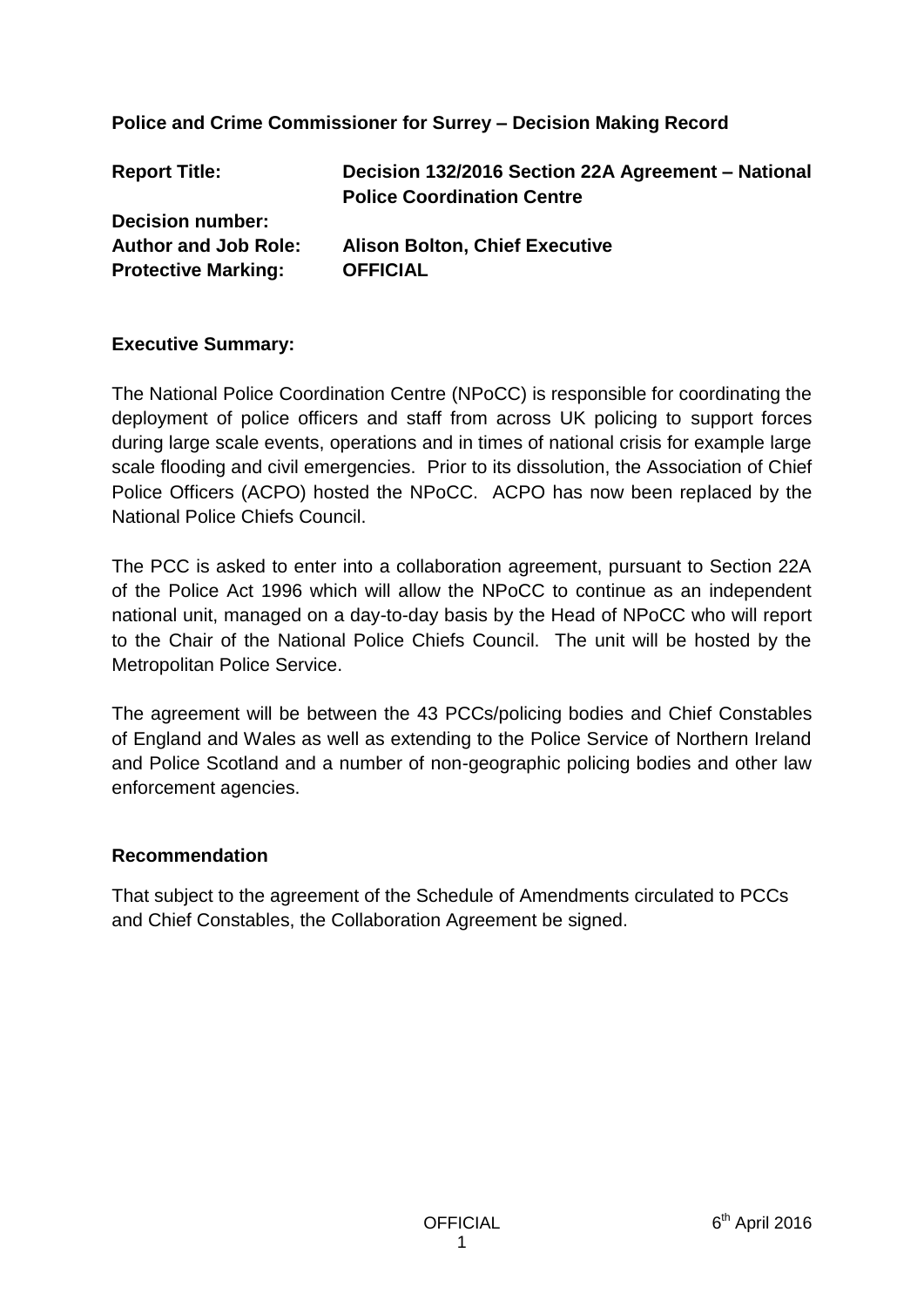## **Police and Crime Commissioner Approval**

I approve the recommendation(s):

Lain they

Signature: Date: 11/4/16

All decisions must be added to the decision register.